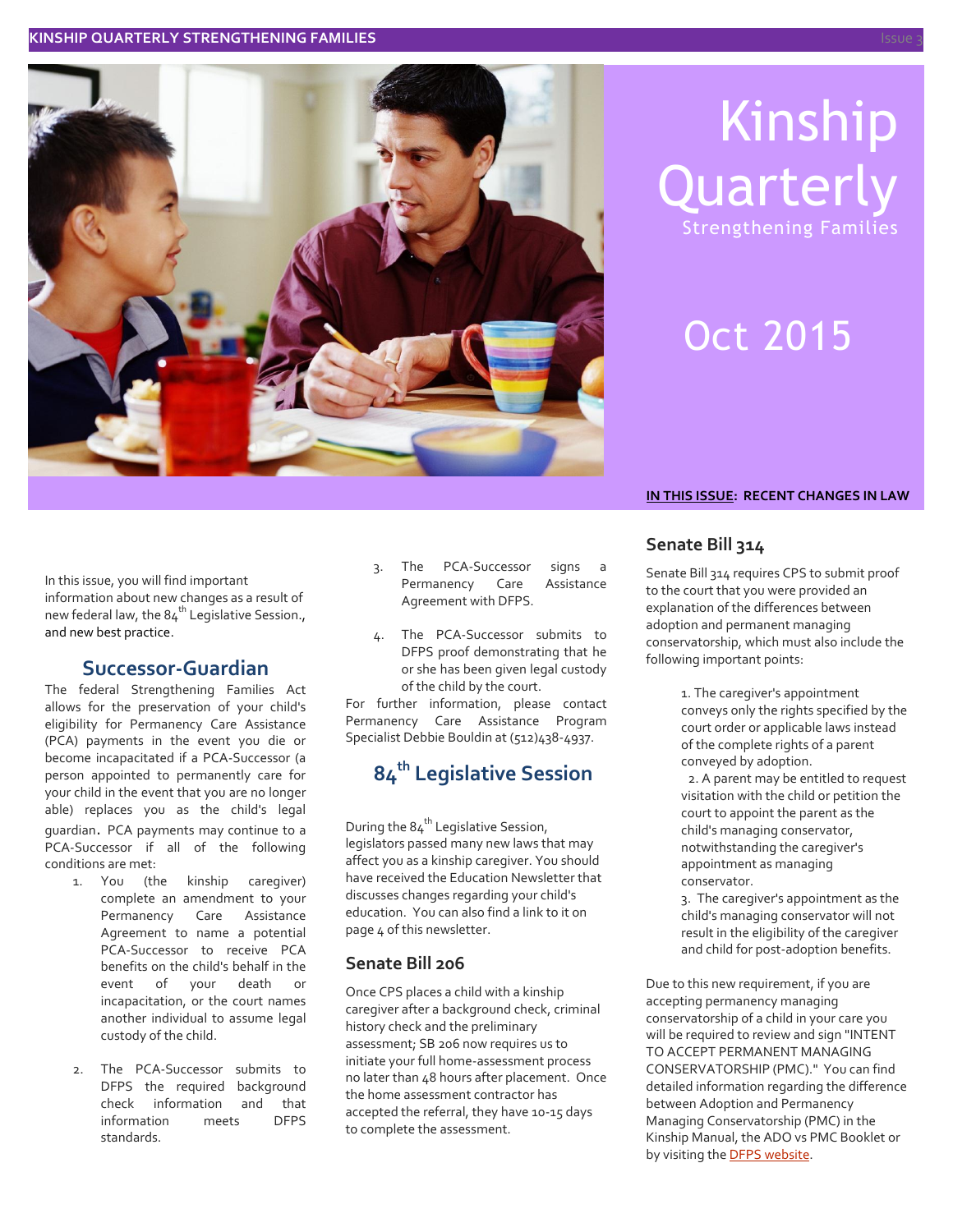#### **Placement Summary Form 2279**

In on our going efforts to provide continuity of care for the children in CPS custody, Placement Summary Form 2279 has recently been updated. The form now has an added emphasis on identifying the child's involvement in regular age-appropriate normalcy activities and on information regarding the child's social activities.

However, the biggest change in the form is not the content but in who will complete the form for subsequent placements. The purpose of the placement summary is to provide a transfer of information regarding the child from one caregiver to the next. Because the current caregiver has the most current, accurate, and pertinent information regarding the child's day-to-day functioning and needs, the current caregiver will now complete all areas of the form except where noted in the instructions.

The current caregiver must complete the form no later than at the time the child is picked up from the current placement with the exception of an emergency placement change. In an emergency situation, the current caregiver must provide the completed form to the caseworker no later than five calendar days of the date of discharge. Your kinship developer will be available to assist you with any questions.

## **Good to Know**

Good nutrition is important for everyone, but especially for infants and toddlers. That's because good nutrition is needed for babies to be healthy, develop strong immune systems, healthy body functions, and new brain cells. Good nutrition is required for babies to achieve developmental milestones.

Providing needed nutrition is basic. Providing loving and responsive feeding gives babies the ideal environment for meeting nutritional needs, and also basic social and emotional needs. Meal times can be a special time for emotional bonding between families, children, and caregivers. Caregivers can lay the foundations of positive, stable, safe, and secure relationships during meal times.

Babies benefit from being held during bottle feeding, even when they are able to hold their own bottles. Bottle feeding is a wonderful opportunity for eye contact, loving touch, and a soothing voice. Maybe even a song or two. As a baby gets older, a

quick tickle can add laughter and joy to feeding time.

By 4-6 months, babies can begin eating soft, semi-solid foods. Soon after that they take an interest in what other people are eating and drinking. As their fine motor skills develop they learn to bring food to their mouths, and sometimes get it in! They also learn to hold and drink from an open cup.

![](_page_1_Picture_11.jpeg)

This is a messy time, so a good supply of bibs will come in handy.

Self-feeding is an important developmental milestone. Another step in this process is dropping food, bowls, spoons and cups on the floor. Again, messy, but developmentally appropriate. In spite of how it may seem, they don't do this to make you angry or give you more work, it's just a part of how they learn. A tarp or towel under the high chair can make clean up easier.

#### **Common Feeding Problems**

Sometimes, even when you do everything right, a baby or toddler will experience feeding problems. It is estimated that 25 percent of children will experience some type of feeding problem.

Here is a list of things that might indicate a little one is experiencing feeding difficulties:

- Difficulty sucking, swallowing, or chewing
- Vomiting, reflux and excessive drooling and/or colic
- Partial or total food refusal
- **•** Picky eater
- Inability to try and eat foods with more textured
- Delay in self feeding
- Little to no weight gain
- Tantrums in and around meal times

Posture and seating are often overlooked and can impact a child's successful feeding. An upright posture with a well-supported head, neck and trunk can help with swallowing. The head and neck should be tilted forward (flexed) slightly with the chin bent towards the chest so the head does not tilt backwards during feeding and swallowing. This ensures that food/fluids do not enter into the respiratory tracts.

![](_page_1_Picture_26.jpeg)

#### **Things You Can Do**

Be alert and write down any reflux, frequent and/or large volumes of spitting and/or vomiting patterns and contact your child's pediatrician if these symptoms persist.

Encourage self-feeding by allowing your toddler to pick up food and hold a spoon while eating and make note of any pickiness, delays in self-feeding, refusal to eat and tantrums during meal times.

If you suspect your child is experiencing feeding difficulties, a referral to ECI may be appropriate. ECI services can assist your family with gaining the knowledge and skills to support you and your child with these difficulties.

To find a local an ECI program in your area, call the DARS Inquiries Line at (800) 628-5115 or search for a program at th[e DARS website.](http://www.dars.state.tx.us/ecis/searchprogram.asp)

For additional information please visit the websites listed below:

[National Center for Biotechnology](http://www.ncbi.nlm.nih.gov/pmc/articles/PMC2851259/)  [Information](http://www.ncbi.nlm.nih.gov/pmc/articles/PMC2851259/)

[Infant Nutrition and Health Resource List](http://www.nal.usda.gov/fnic/pubs/infnut.pdf) at the Food and the National Agricultural Library Food and Nutrition Information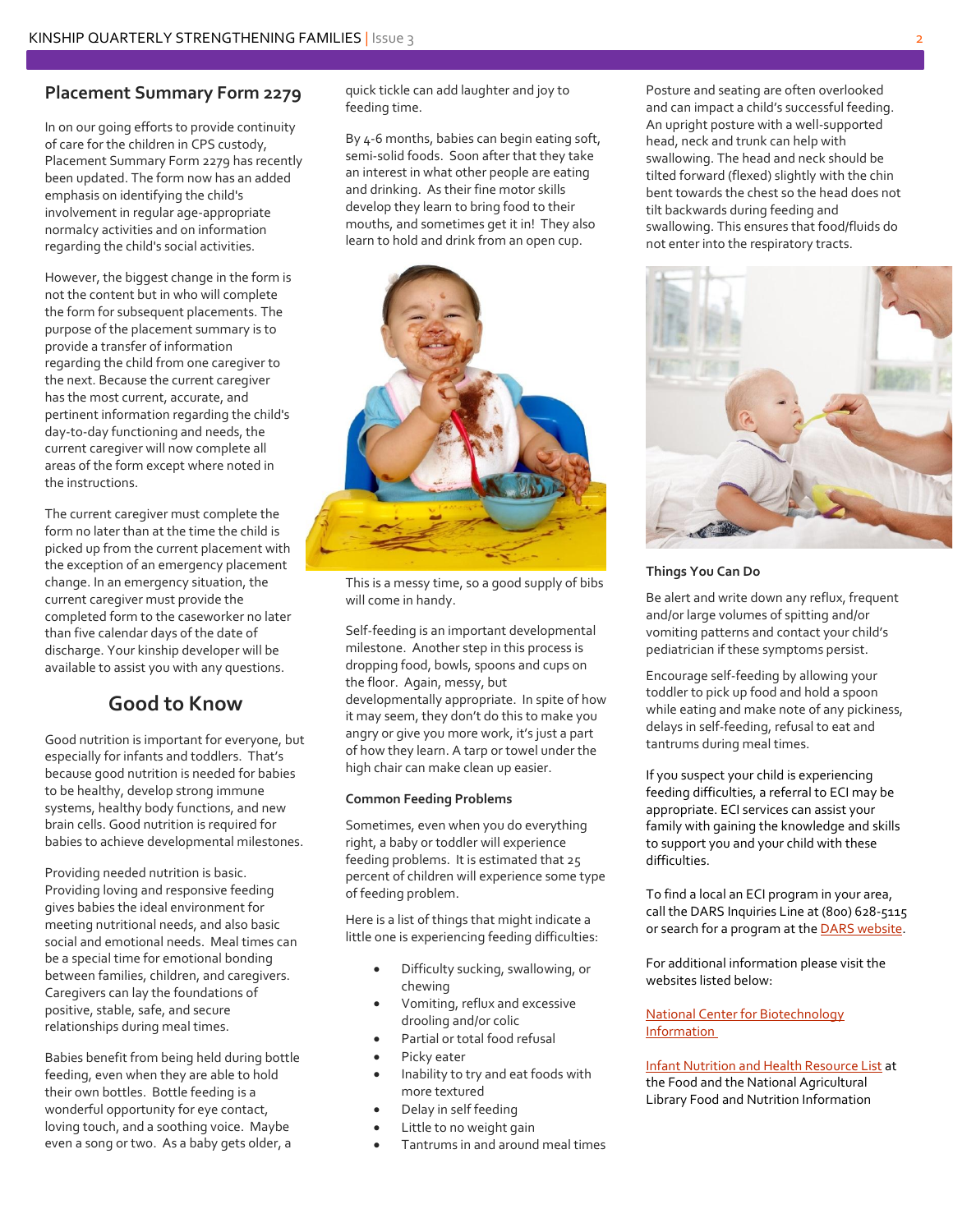# **Andre Johnson Bowling Party**

![](_page_2_Picture_2.jpeg)

Jonathan Joseph was able to help the younger kids learn something new and experience a "normal" childhood and family experience.

![](_page_2_Picture_4.jpeg)

![](_page_2_Picture_5.jpeg)

All of them expressed how excited they were to do something that neat all together. This was the ultimate sibling visit!

**Region 6: Thirteen of our children were invited to bowl with NFL football player Andre Johnson, former Houston Texan who is now with the Indianapolis Colts, and Houston Texan Johnathan Joseph.**

![](_page_2_Picture_8.jpeg)

![](_page_2_Picture_9.jpeg)

![](_page_2_Picture_10.jpeg)

![](_page_2_Picture_11.jpeg)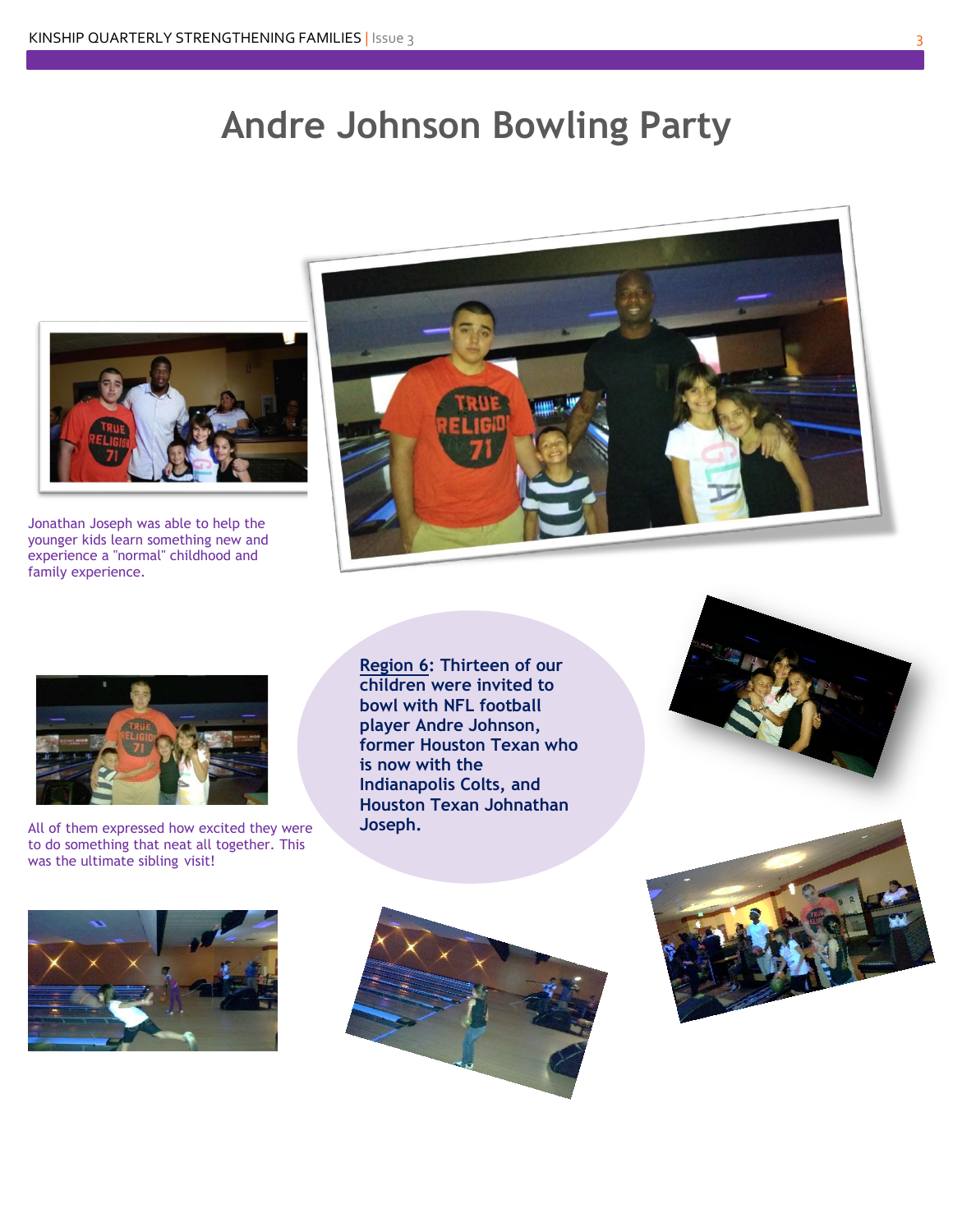# **NEW LEGISLATION – KNOW YOUR RIGHTS!**

[EDUCATION](https://www.dfps.state.tx.us/Adoption_and_Foster_Care/Kinship_Care/newsletters/2015/education.pdf)  [NEWSLETTER:LEGISLATIVE](https://www.dfps.state.tx.us/Adoption_and_Foster_Care/Kinship_Care/newsletters/2015/education.pdf)  [UPDATES AND BACK TO SCHOOL](https://www.dfps.state.tx.us/Adoption_and_Foster_Care/Kinship_Care/newsletters/2015/education.pdf)  [BEST PRACTICES](https://www.dfps.state.tx.us/Adoption_and_Foster_Care/Kinship_Care/newsletters/2015/education.pdf)

[KINSHIP MANUAL](https://www.dfps.state.tx.us/documents/Child_Protection/pdf/KinshipManual.pdf)

[ADOPTION OR PERMANENT](https://www.dfps.state.tx.us/Adoption_and_Foster_Care/About_Adoption/pmc.asp)  [MANAGING CONSERVATORSHIP](https://www.dfps.state.tx.us/Adoption_and_Foster_Care/About_Adoption/pmc.asp)

[PLACEMENT FORM 2279](https://www.dfps.state.tx.us/application/Forms/showFile.aspx?NAME=2279.doc)

[KINSHIP POLICY](https://www.dfps.state.tx.us/handbooks/CPS/Files/CPS_pg_4500.asp)

[FOSTERING CONNECTIONS](http://www.dfps.state.tx.us/Child_Protection/Fostering_Connections)

## **RESOURCES**

[www.facebook.com/TexasKinshipCaregivers](https://www.facebook.com/TexasKinshipCaregivers)

[Star Health](https://www.dfps.state.tx.us/Child_Protection/Medical_Services/guide-star.asp) (new enhancements include: Care Grants, Expanded Vision Benefit, Over-the-Counter Services, CentAccount / a2A, Boys and Girls Club, Sports/Camp Physicals, 7-day Follow-Up Incentives, Online Mental Health Resources

[Halloween Safety Tips](http://www.safekids.org/tip/halloween-safety-tips)

CDC - [Holiday Health and Safety Tips -](http://www.cdc.gov/family/holiday) Family Health

[Caregiver Training](http://www.cenpaticou.com/foster-care-edu/caregiver-training/)

[Resources for kids with disabilities and special health](https://www.navigatelifetexas.org/en)  [care needs by Navigate Life Texas](https://www.navigatelifetexas.org/en)

[Texas Parent to Parent](http://www.txp2p.org/)

# **Kinship Worker Spotlight**

![](_page_3_Picture_17.jpeg)

**Nora Munoz-Romo** (Kinship worker) and Melissa Luman (Preparation for Adult Living), worked together along with the CVS worker regarding a set of twins, Taylor and Tenneil. The twins were about to turn eighteen in a few short weeks and unfortunate circumstances led to them being placed in foster care. They have had to overcome several obstacles on their own and with the help of some friends and adults, but somehow, have been able to

lead "average" lives. They both excel in sports and are good teens. In fact, Tenneil has been able to advance in shot put and compete at regionals. Taylor and Tenneil had some unpaid truancy charges in Dallas County from when they were living with their mother at age 13- 14 and they pleaded guilty. Nora, Melissa, and the attorney/guardian ad litem began working to find a positive resolution to this as far back as January, since this

would prevent the youth from getting state identification or driver's licenses and so forth. Not only did Melissa and Nora find resources and contact the presiding court, they actively worked above their duties to give these youth a "clean slate" for adulthood. I know that our jobs are fluid and we should always give our best to our children, but these two ladies spent quality time in making a difference in the twins' lives. Nora sent in inquiries to Community Partners and the welfare board for financial assistance. These two wonderful and gracious boards agreed to pay the fines. I am truly overwhelmed at the payoffs for the work that Nora and Melissa put into this, not only financially, but also the joy of reaffirming that our jobs are emotionally rewarding. This would not be possible without employees like Melissa and Nora who don't wait for others to get the job done, but instead, reach over their assigned job duties and do what is needed for our youth!! I know that they would not think it was a big deal all the energy and time they put into this.

*Submitted by Amy Martinez-Cruz, FGC Specialist and Nicole Banire, Region 1 Kinship supervisor.*